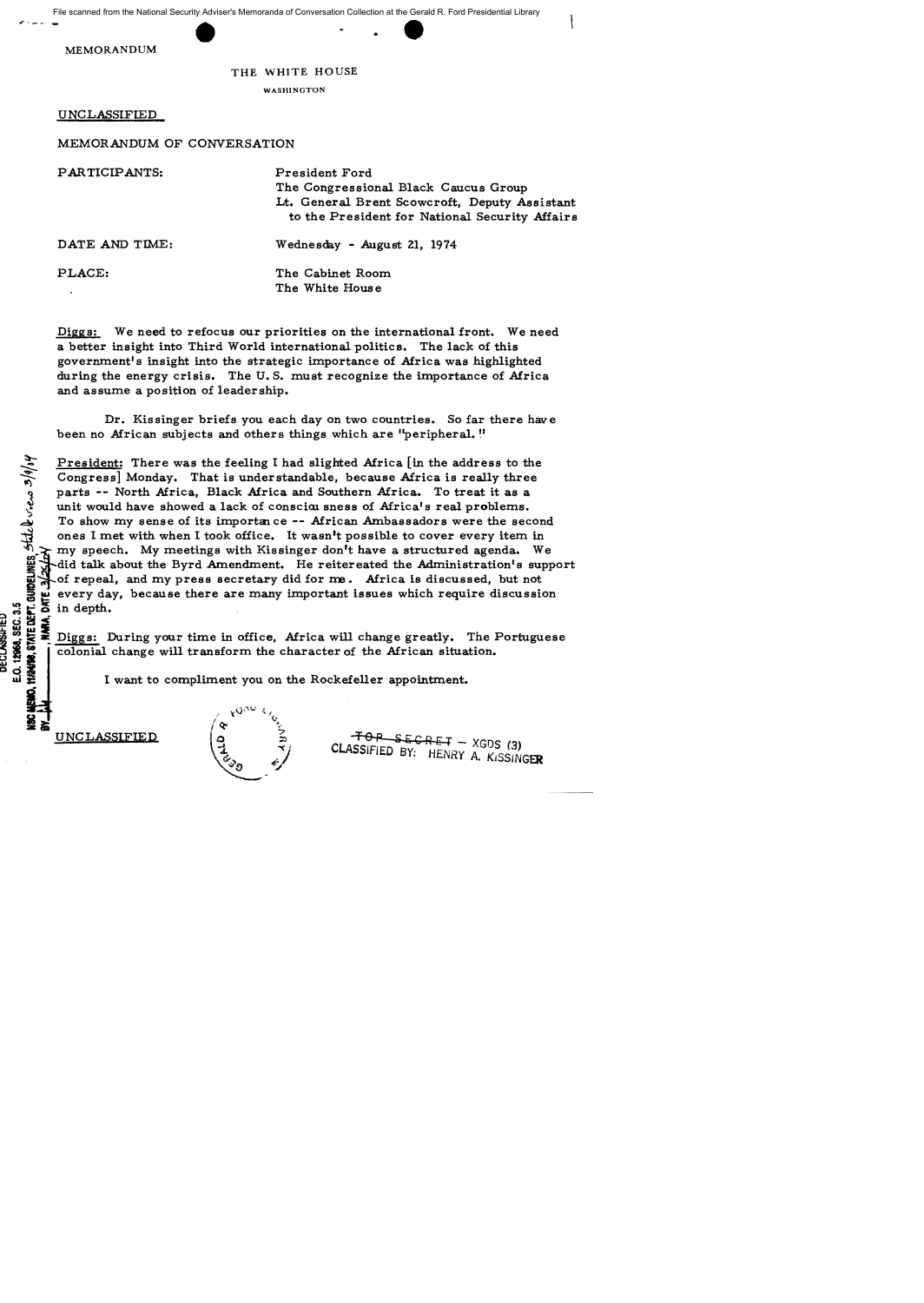## UNCLASSIFIED Page 2.

 $\bullet$   $\bullet$   $\bullet$ 

FORD

Diggs: The Byrd Amendment was pulled off the House calendar so you would have a chance to implement terHorst's statement, and the Vice Presidentdesignate will have a chance to weigh in on the issue.

Hawkins: I want to discuss economic and welfare needs. We need a poverty program, and something like the WPA for public service jobs.

President: I think public service employment is an essential tool. If you keep the DOD budget sacrosanct and cut the total, the social services must suffer. That should not happen.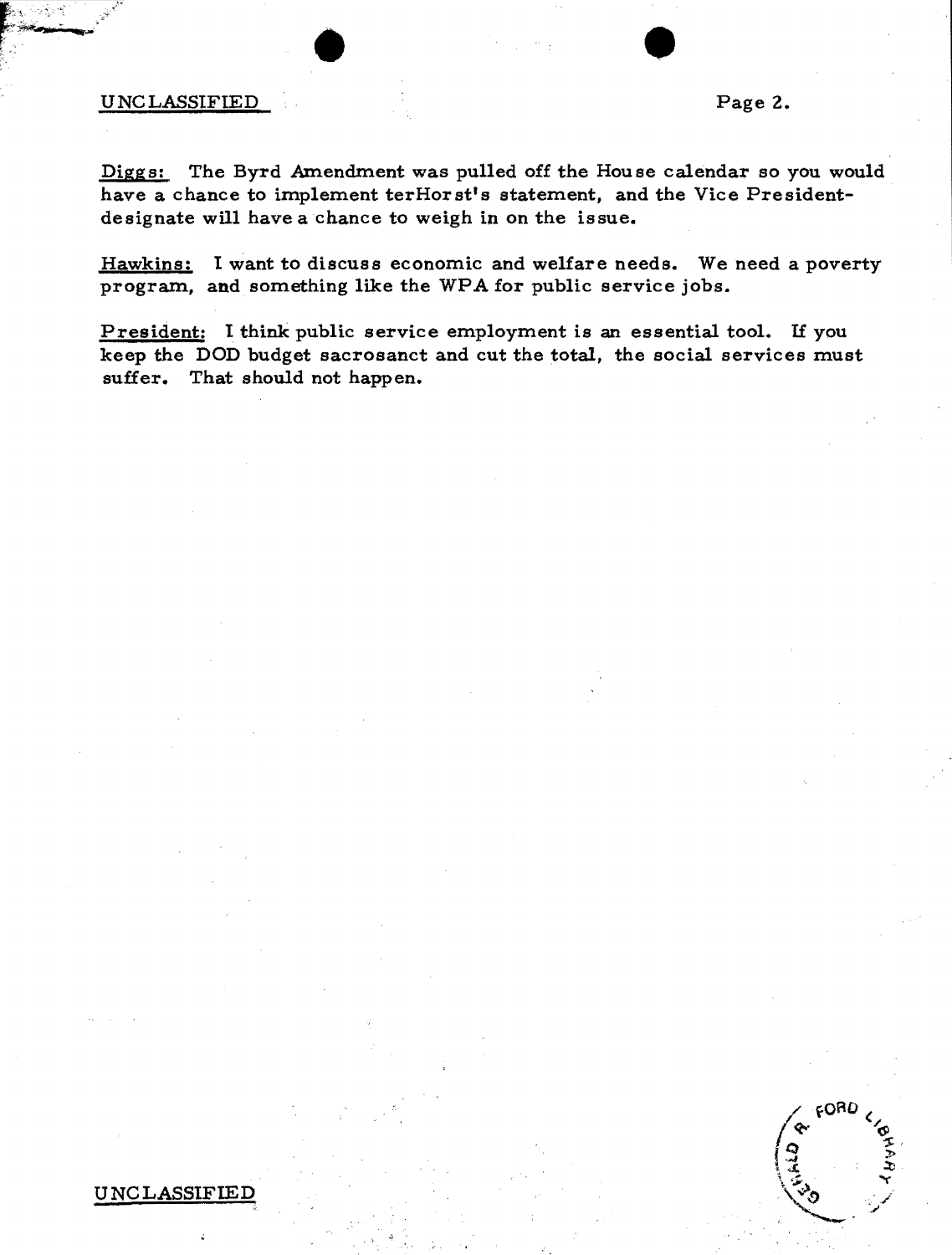Dann comment on Campore  $\sqrt{2}$ Black Carrers 21 Aug 74 Diggs We west ufons puntion on a with part. herd latter insight into 3 rd uned with polities. have of this past was ght into state engalmen of opice was bythe ptilding energy miss. US must recog impart of aprior + assumed position of leading. Khieps join la h day on 2 commiss, Se for these has been une Opienn singeste & other thing P astrict are periphered. There was feeling I had shywith agree Frankly. That understanddele, became Af unly 5 parts -Nurh, Bluk, a Smith, To tunt as a those unit correlle have should a la k of conservances. To those my series frayatance - aprison ando, we to 2nd in denot w/, wapn't possible to cover easing them me my speech. Un miting w/ K almit home straitmed'agende. We slid to h Byrd annual He retunted admin syntymie + my peu aug did princ. Ofician indererand, but not evingday, cause Dign drouzoirs indeptingentant essus with regain will hansfer - the character for aprim shotte Diggs landed the Redeefeller apportment. Byrd animetrit publed of four cations E.O. 12968, SEC. 3.5 NSC MEMO, MR4908, STATE DEPT. GUIDELINES, State leviers 3/9/04